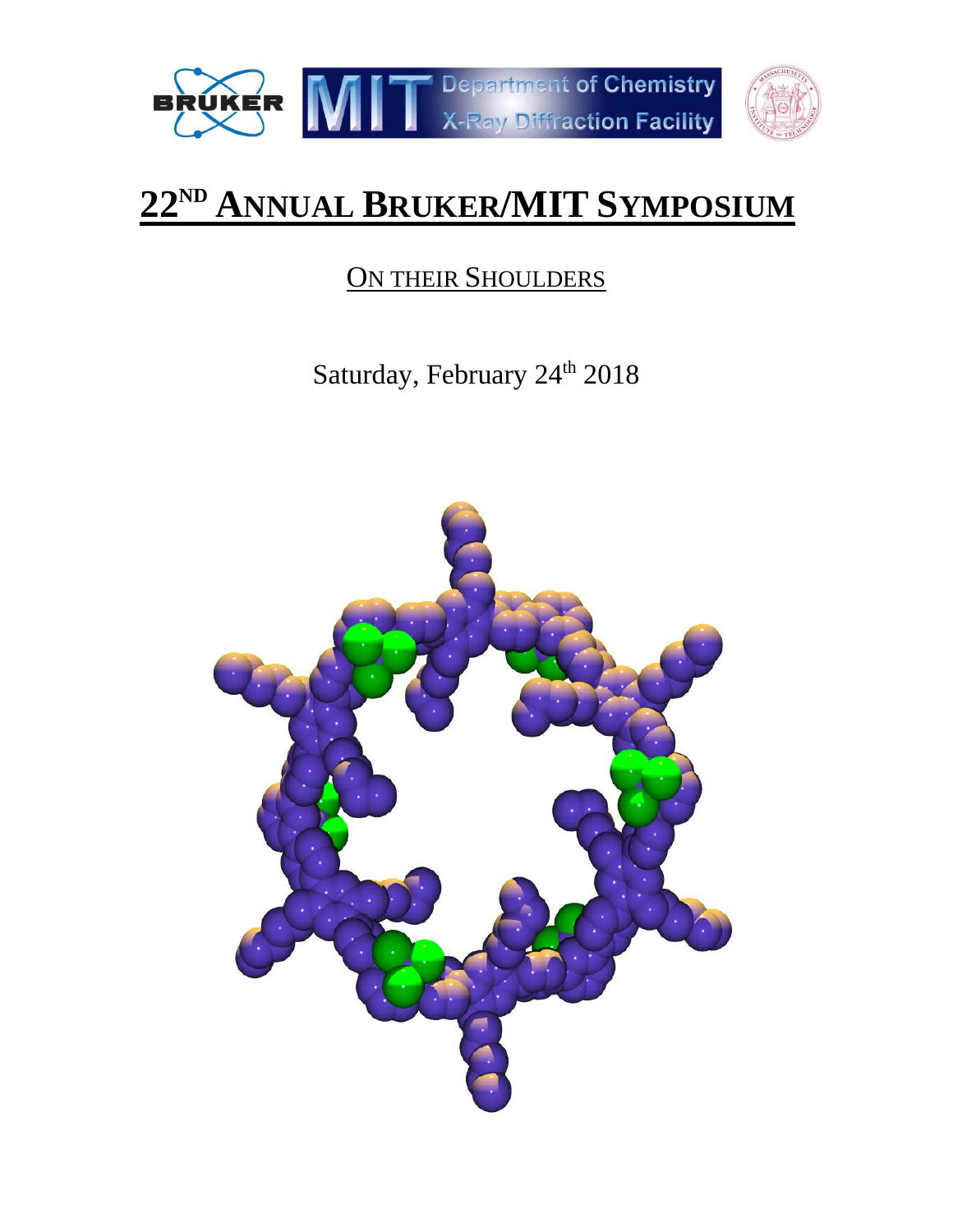### **A Message from the Director of the Diffraction Facility**



Dear participants of the Bruker/MIT Symposium,

As the director of the X-Ray Diffraction Facility of the MIT Department of Chemistry, it is my pleasure to welcome you to the 22nd annual Bruker/MIT Symposium.

In the late  $17<sup>th</sup>$  century, Isaac Newton famously said "If I have seen further it is by standing on the shoulders of Giants." All of us in the scientific community find ourselves metaphorically standing on the shoulders of our teachers and mentors, some of them giants in their own rights, and all of us take for granted methods, truths and facts that were invented, discovered and established decades or even centuries ago. There always are certain members of our community who push the envelope a little further than most everybody else, who dare to think further than the rest of us and who, thus, allow their students and colleagues to reach ever increasing heights.

2017 has been one of significant losses, as several of the leading heads of our small community of chemical crystallographers have passed away. Under the motto **On Their Shoulders** I would like to pay tribute to the groundbreaking contributions of Howard Flack, Dick Marsh, Phillip Coppens, Isabella Karle and others and also to remember them as human beings, as the one is inseparably connected with the other.

In this spirit I wish us all a successful and enjoyable meeting,

Sincerely,

Peter Mueller Director, X-Ray Diffraction Facility MIT Department of Chemistry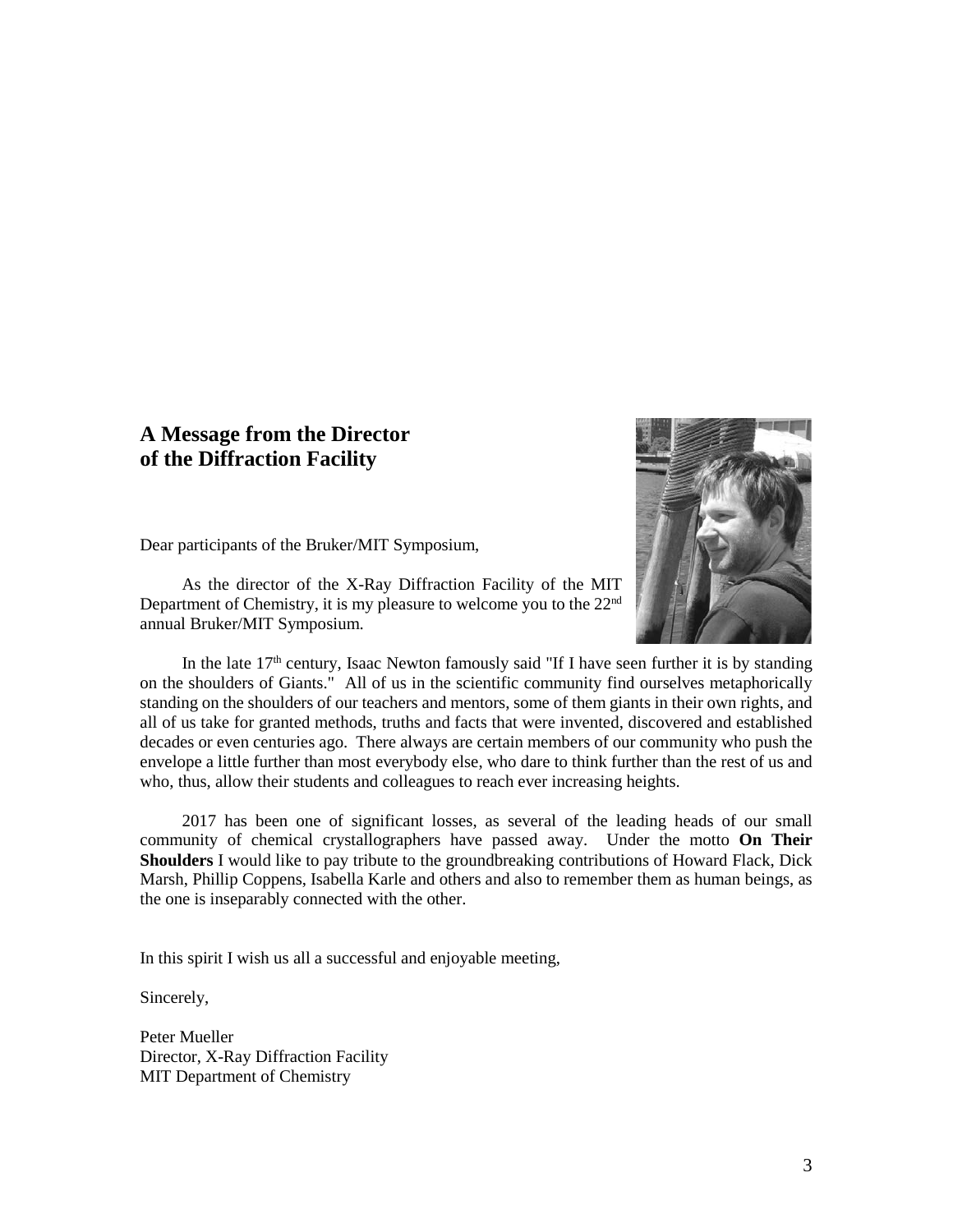## **ABSTRACTS:**

#### **HONORING FOUR GREAT CRYSTALLO-GRAPHERS: PHILIP COPPENS, HOWARD FLACK, ISABELLA KARLE AND DICK MARSH**

Sue Byram, Bruker AXS Inc., 5465 East Cheryl Parkway, Madison, WI 53711-5373; e-mail: sue.byram@bruker.com

It's been an honor to interact over my career in crystallography with these great colleagues we lost in 2017: Philip Coppens, Howard Flack, Isabella Karle and Dick Marsh. My own mentor, Bob Sparks (fondly referred to by Peter Mueller as the godfather of crystallographic computing) fostered my first contacts in particular with Dick Marsh and Mrs. Karle. We will share some photos and stories by them and about them, and how we knew and will now remember them.





Cary Bauer with Phil Coppens, SUNY Buffalo 2016.



Jerome and Isabella Karle.



Dick Marsh and Linus Pauling at Cal Tech 1986.



Mike Takase, Dick Marsh and Larry Henling, Cal Tech 2014. Dick Marsh and Sue Byram, Cal Tech 2014.

#### **MEMORIES OF GIANTS: DICK MARSH, PHILIP COPPENS AND HOWARD FLACK**

Bruce Foxman, Brandeis University, MS015, Waltham, MA 02454-9110; e-mail: foxman1@brandeis.edu

My short presentation will focus on the achievements and lives of Dick Marsh, Philip Coppens and Howard Flack. I have gathered anecdotes - both scientific and personal - from my own encounters with the Great Ones, but also from a very special Inner Circle of their friends and mine.

#### **FORTY YEARS OF MARSHING: A NAME TURNED INTO A VERB**

Ton Spek, Utrecht University, Bijvoet Center for Biomolecular Research Padualaan 8 3584 CH, Utrecht, The Netherlands; e-mail: a.l.spek@uu.nl

The assignment of a proper space group to a crystal structure, *i.e.* the one that uniquely describes its symmetry, is not always trivial. Real world issues such as disorder and pseudo-symmetry may blur the way to a unique assignment. Often one has to settle with the best approximation given the data and the purpose of the study.

For various reasons, structure analysts do not always report their structures with the best symmetry description. That may lead to false claims of supposedly interesting chemistry that in hindsight are purely based on refinement artefacts.

In the late 1970s, Dick Marsh together with Verner Schoemaker started to investigate and report on this type of problems in reported structures in published papers. Early papers had titles such as 'Some Incorrect Space groups in Inorg. Chem., Volume 16'.

Over time, Dick published numerous similar corrections. Others picked up this type of investigations as well. Not everybody was happy when their name featured in papers of 'Marshed' structures. A very relevant issue is that the underlying experimental data (*e.g.* reflection data and images) are not always available. Those primary data are needed for a proper 'verdict'.

Dick did his explorations by flipping through journal issues, looking for suspect ORTEP illustrations. Nowadays, in combination with the archived data in the CSD, easy to use tools are available to spot routinely structures with missed symmetry.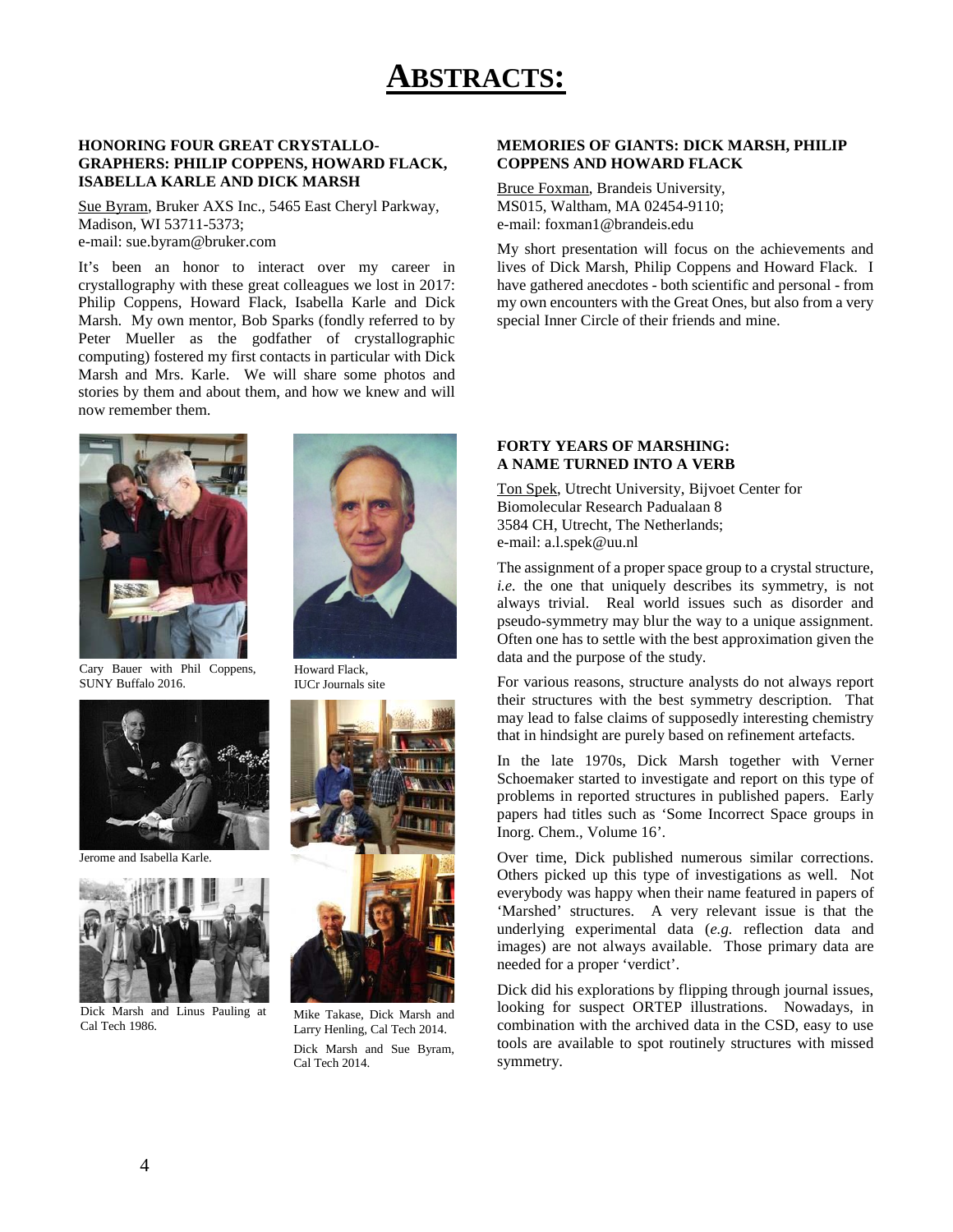Issues like missed symmetry led eventually to the idea to routinely check structure reports prior to publication. The IUCr introduced the checkCIF facility for that purpose.

One would assume that, given the readily available tools, missed symmetry and Marshed structures are no longer an issue. For that reason, all structures entered in the CSD during the 5 years 2013-2017 were inspected with the ADDSYM tool in PLATON. The result of that analysis will be shown.

#### **TO BE OR NOT TO BE --- MARSHED**

Michael Takase, California Institute of Technology, 1200 E. California Blvd., Pasadena, CA 91125; e-mail: mktakase@caltech.edu

Like Shakespeare influenced literature, Dick Marsh influenced many in the field of crystallography. I will discuss my experiences with both the myth and the man as well as some things that made Dick truly unique.

#### **WHY CRITICAL STRUCTURE VALIDATION IS STILL IMPORTANT – A CASE STUDY**

Peter Müller, Mass. Institute of Technology, 77 Massachusetts Ave, Cambridge, MA 02139 e-mail: pmueller@mit.edu

Powerful as the method may be, crystal structure determination is complex and not usually trivial. In order to learn the most from a given diffraction experiment, one has to thoroughly understand the method and one has to carefully and skillfully perform every step of structure determination. This presentation will introduce an example where a careful redetermination<sup>[1]</sup> of a crystal structure based on the original data challenges the chemistry behind the originally published work[2].



#### **References**

- [1] S. Becker & P. Müller, *Chem. Eur. J.* **2017**, *23*, 7081 7086.
- [2] A. Lishchynskyi, F. M. Miloserdov, E. Martin, J. Benet-Buchholz, E. C. Escudero-Adán, A. I. Konovalov, V. V. Grushin, *Angew. Chem. Int. Ed.* **2015**, *54*, 15289–15293.

#### **IDEAL - INVARIOM DERIVED ELECTRON ANALYSIS**

Michael Ruf, Bruker AXS Inc., 5465 East Cheryl Parkway, Madison, WI 53711-5373; e-mail: michael.ruf@bruker.com

With the introduction of large shutterless detectors, data quality to high resolution has dramatically improved over the last few years. Data to  $0.5 \text{ Å}$  and beyond can be collected with only one detector setting, with short exposure times, and short overall experiment times. Traditionally structures are refined using an Independent Atom Model (IAM), although good data beyond the traditional 0.83 Å reveals additional electron density that cannot be modeled appropriately. Often practitioners choose to cut data to preserve a low structure reliability criteria *R*1, sacrificing additional information and overall structure quality.

IDEAL lets you have the cake and eat it too! IDEAL uses a database of bond-oriented deformation density parameters derived from the invariom<sup>[1]</sup> database of ab initio calculations of model compounds. IDEAL generates BEDE (Bond Electron Density) and LONE (Lone Pair Electron density) for refinement with an extended version of XL. XL uses IAM scattering factors and in addition, models scattering contributions of bonds and lone pairs.

IDEAL delivers structures with increased model accuracy and provides access to more detailed model properties. IDEAL is easy to use and seamlessly integrated with APEX3.

#### **References**

- [1] The generalized invariom database (GID).
	- B. Dittrich\*, C. B. Hübschle, K. Pröpper, F. Dietrich, T. Stolper, and J. J. Holstein.

#### **ATOMS IN MOTION: CREATING AND CHARACTERIZING DYNAMIC CRYSTALLINE MATERIALS**

#### **A lecture in honor of the late Professor Philip Coppens**

Jason Benedict, University at Buffalo, 771 Natural Sciences Complex, Buffalo, NY 14260; e-mail: jbb6@buffalo.edu

In over 430 peer-reviewed publications, the late Professor Philip Coppens (1930-2017) is credited with critically important contributions in charge density and time-resolved X-ray diffraction methods. In both theory and practice, his contributions impacted virtually every aspect of high resolution electron density measurements: helium temperature experiments, data reduction, multipole modelling, combined analysis of charge and spin densities, derived electrostatic properties, multipolar data bases, and applications to chemical bonding and material science.

Much of Philip's later work involved the development and application of time-resolved X-ray diffraction methods to monitor light-induced transformations in small molecule systems. His notable achievements in the area of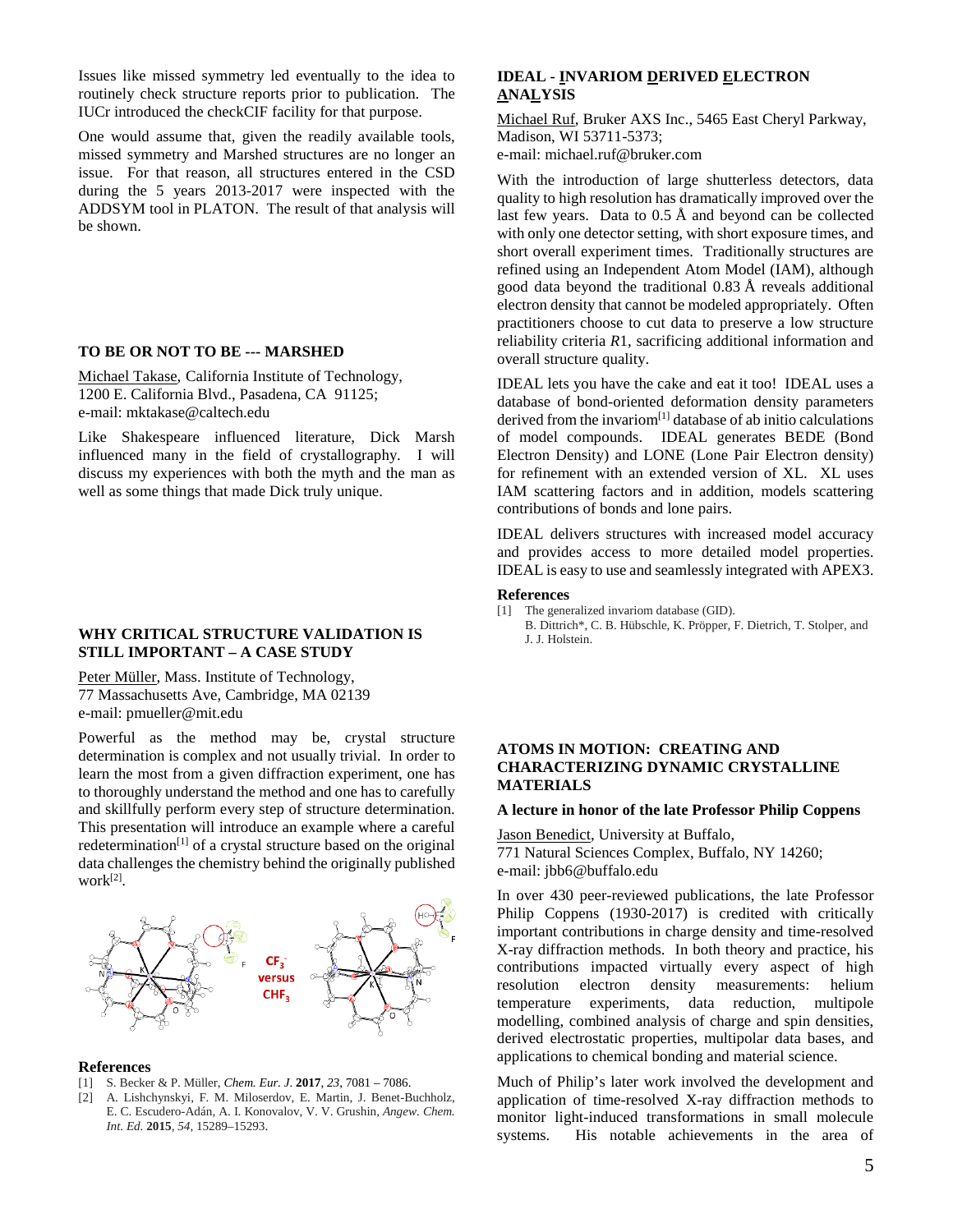photocrystallography include the structural determination of metastable intermediates in sodium nitroprusside, photochemistry in supramolecular systems, the development of software for the analysis and refinement of monochromatic and Laue X-ray diffraction, and the picosecond structural dynamics of organometallic complexes.



Image of late Professor Philip Coppens in his office. Photo credit: Nancy J. Parisi.

In addition to a brief remembrance of Philip, the lecture will showcase the exciting science involving the design, synthesis, and characterization of dynamic crystalline materials. Organic luminescent solids are an attractive alternative to current light emitting materials nearly all of which contain Pt, Ir, Re, or rare earth metals. Recently it has been shown that crystals of bromine-containing organic molecules are capable of exhibiting phosphorescence lifetimes of milliseconds and longer. Because of their long lifetimes, the luminescent materials are ideal for study by the pump-probe in-house time-resolved X-ray diffraction developed collaboratively by the Benedict and Coppens groups. Upon photo-excitation, crystals of 1,4-dibromo-2,5 bis(octyloxy)benzene exhibit a decrease in the intermolecular Br…Br contacts in the lattice. Attempts to rationalize these changes using computational modeling will be discussed along with some new results from other compounds in this class of organic light emitting molecules.

Recent results in which crystalline materials are used to convert light into useful work will also be described. The Benedict group is developing photo-switchable diarylethenebased linkers capable of transforming typically passive materials such as metal-organic frameworks into materials with chemical and physical properties that may be controlled externally with light. Recent successes in the synthesis of photo-responsive materials as well as challenges associated with transferring the solution state photo-reactivity into the solid-state will be presented.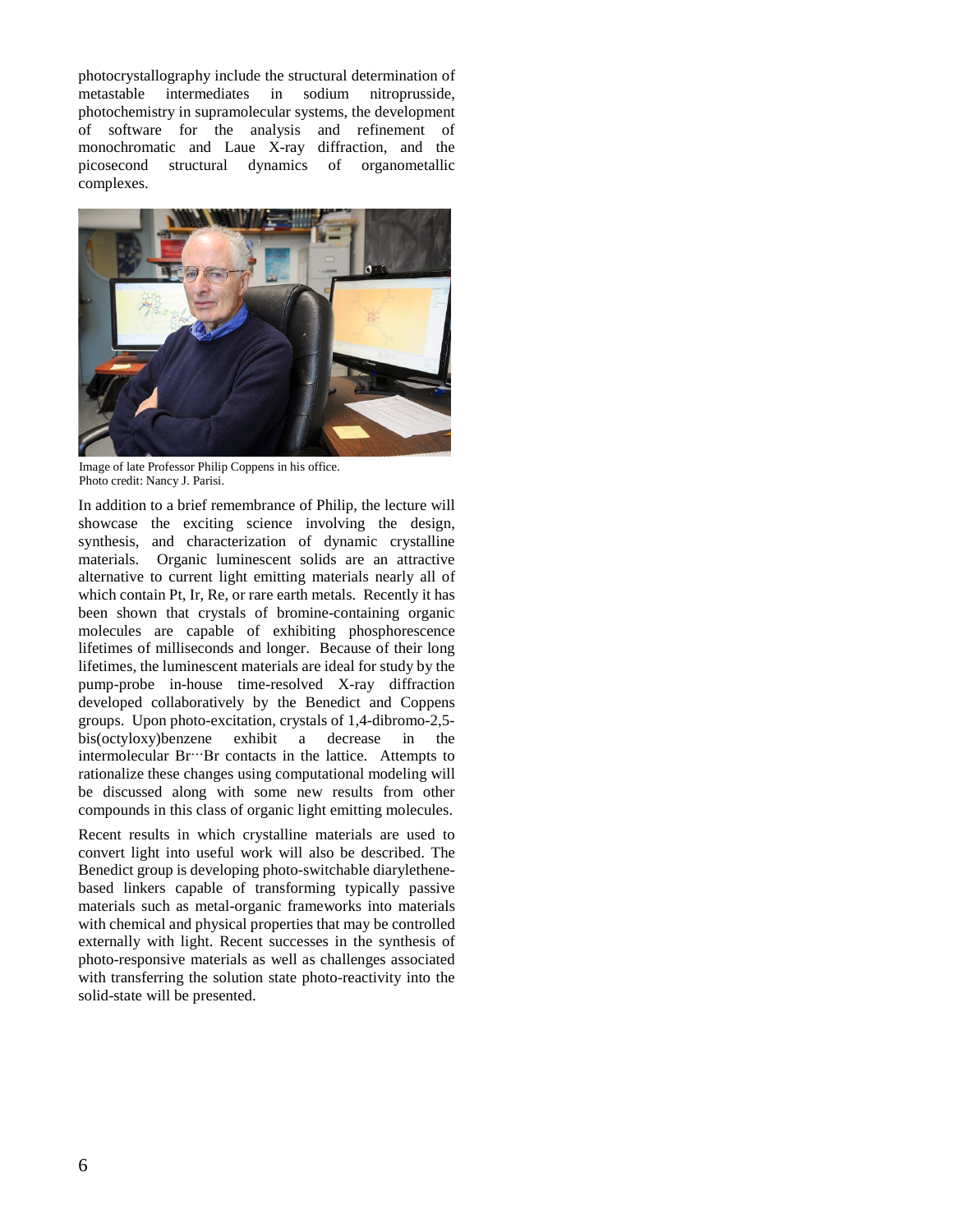### **Poster abstracts**

#### **SURMOF induced polymorphism and crystal morphological engineering of the acetaminophen polymorphs: Advantage of heterogeneous nucleation**

Geetha Bolla & Allan S Myerson\* , MIT, e-mail: bollag@mit.edu

The fundamental understanding and study of the heterogeneous nucleation on molecular surfaces has been challenging and increased interest in pharmaceutical industry as well as in material science due to potential applications.<sup>[1-2]</sup> Engineering the shape and solid form of crystalline solids (which is called as morphological engineering) is of great importance in the pharmaceutical industry and has led to significant efforts in recent decades to understand the underlying crystal growth mechanisms. Despite the fact that self-assembled monolayers<sup>[3]</sup> are a wellestablished method to result in various less stable polymorphs or crystalline shapes (different faces), those results are practical due to the limitation in contribution to the surface. Finding a new prominent method with new design surface is an urgent necessity to result in a single pot experiment. Surface metal organic frame works  $(SURMOFs)^{[4]}$  are basically combination of the selfassemble monolayers (SAMs) and followed by metal organic frame works (MOFs) on its surface have been studied recently with different applications different directions. However, it has not yet been explored well in many directions especially in polymorph screening and morphological engineering. MOFs are highly porous crystalline the impact and contribution on the surface as heterogeneous layer would be effective compare to the usual SAM surface.



**Scheme 1:** SURMOF induced polymorphism in Acetaminophen.

We were successful the dual advantage in the case of Acetaminophen here (APAP) afforded less stable polymorph along with morphology change by developing the recent reported SURMOF thin film methods. Having the advantage in controlled orientation of the MOFs on the basis of the ground SAM functional group and finally it would allow controlled growth of the target functional group of the small organic molecules. Which, prominently leads different nucleation direction than usual crystallization. We were successful to get Form II from solution crystallization with template SURMOF thin film with block morphology. In addition, present study MOF heterogeneous nucleation will allow and open a real challenge for new metastable polymorph search of drug along with morphology change based on complementary interactions at the SURMOF interface with dual advantage. This is the first time study of MOF induced polymorphism. Scheme 1.

#### **References**

- [1] A. J. Cruz-Cabeza and J. Bernstein, *Chem. Rev.*, **2014**, *114*, 2170– 2191.
- [2] M. Lahav and L. Leiserowitz, *Phys. Scr.*, **2015**, *90*, 118003.
- [3] J. C. Love, L. A. Estroff, J. K. Kriebel, R. G. Nuzzo and G. M. Whitesides, *Chem. Rev.*, **2005**, *105*, 1103−1169.
- [4] S. Hermes, F. Schro, R. Chelmowski, C. Wöll and R. A. Fischer, *J. Am. Chem. Soc.*, **2005**, *127*, 13744–13745.

#### **Novel rhenium(I) phosphazane complexes with applications towards CO2 reduction catalysis**

Matthew R. Crawley, University at Buffalo, e-mail: mrcrawle@buffalo.edu

To date, a wide range of rhenium(I)-based  $CO<sub>2</sub>$  reduction catalysts have been studied in the literature, however, very few feature phosphorus-donors, and none feature phosphazane ligands. Phosphazane ligands exhibit far greater tunability both in terms of electronic structure as well as steric demand, in comparison to other supporting ligands currently in use. Our work looks to expand the library of ligands currently utilized in  $CO<sub>2</sub>$  reduction as well as other forms of small-molecule activation. A series of Re(I) chelating-phosphazane (PNP) complexes supported by polypyridyl and carbonyl ligands have been designed, synthesized, and in addition to routine characterization, their structural and electrochemical properties have been examined via single-crystal X-ray diffraction studies and cyclic voltammetry. Our findings show that the monomeric Re (dppa) (bpy)  $(CO)_2$  OTf (dppa = bis(diphenylphosphino) amine, bpy =  $2,2$ '-bipyridine) complex reduces  $CO<sub>2</sub>$  to  $CO$ and water in the presence of trifluoroethanol (TFE) with excellent catalyst longevity. Additionally, functionalized analogues of dppa have been synthesized and the ramifications of the electronic properties of the phosphazane ligands on electrocatalytic performance were assessed.

#### **Crystal structures of Large-Volume Commercial Pharmaceuticals**

James Kaduk\*, Illinois Institute of Technology, e-mail: kaduk@polycrystallography.com

As part of a continuing project, the room-temperature crystal structures of several commercial pharmaceutical APIs have been solved using synchrotron X-ray powder diffraction data (11-BM at APS), and optimized using density functional techniques. The molecules to be discussed include: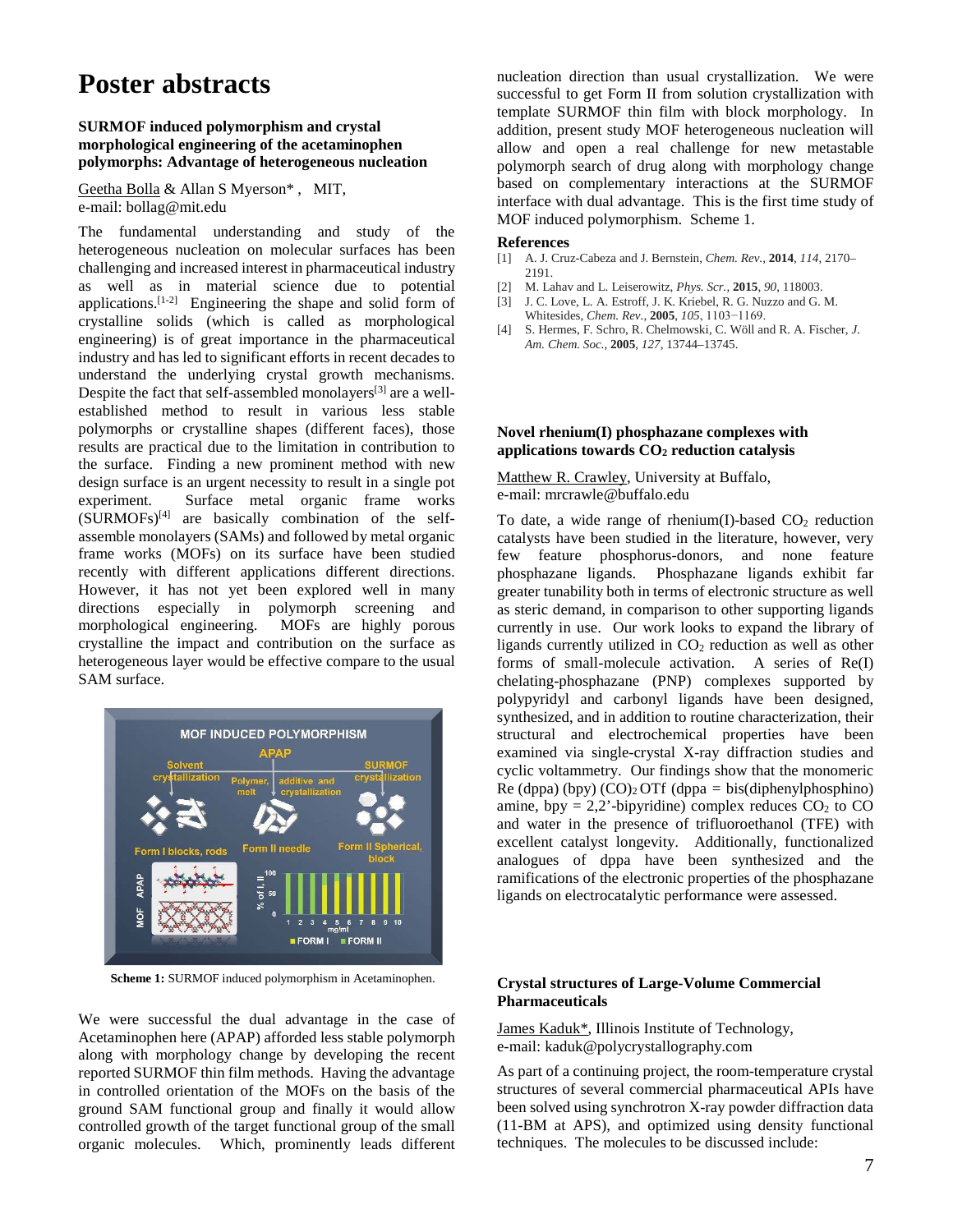1. Terazosin hydrochloride dihydrate (Hytrin), which was originally solved (but only approximately) using data contained in the Powder Diffraction File database.

2. Bretylium tosylate (Bretylol and others), which exhibited significant decomposition in the beam.

3. Oxybutynin hydrochloride hemihydrate (Dytropan and Lyrinel XL), which has not been described as a hemihydrate, and which exhibits X-ray induced photoreduction of a triple bond.

4. Levocetirizine dihydrochloride (Xyzal), which solves and refines better in  $P2_1/n$  rather than the true space group  $P2_1$ .

5. Methylpednisolone acetate (Medrol).

The presentation may also include progress (or lack thereof) on februxostat Form G (Uloric and Adenuric), as well as other new structures as they are solved.

#### **Using Non-conjugated Side Chains to Control Crystal Packing**

William Mullin, Tufts University, e-mail: william.mullin@tufts.edu

Conjugated systems have been widely used in the design and fabrication of electronic devices. These small molecules are employed in the solid state, typically in thin films and single crystals. Transitioning from a solution state to a solid state can change optoelectronic behaviors of these molecules, creating a need for understanding how solid state packing influences these properties. There has been substantial investigation on the use of non-conjugated side chains to allow for non-covalent bias and tuning of solid-state packing, and in turn, optoelectronic properties. Perfluoroarene-arene stacking yields an interesting variety of intra- and intermolecular stacking patterns, and allows a level of control over solid state packing. Recent developments have explored the usefulness of this synthon in a new molecular model featuring a variety of chromophores in a phenyleneethynylene inspired system, with noticeable effects on crystal packing patterns and optoelectronic properties. This new information will be useful in the design of small molecules to be employed in electronic devices.

#### **Tuning Stimulus Response and Material Properties in Mechanofluorochromic Phenylene Ethynylene Oligomers**

Seth Sharber, Tufts University e-mail: seth.sharber@tufts.edu

Non-covalent strategies for tuning molecular packing in solids have become increasingly useful for biasing material properties, and are necessary in stimuli-responsive systems to engineer and tune properties on demand. Mechanofluorochromic (MC) materials, which show switchable fluorescence with mechanical force that is often reversible

recent years, though crystallographic analysis of the mechanisms governing these changes in fluorescence. Our lab has previously studied three-ring phenylene ethynylene oligomers (PEs) bearing perfluorinated benzyl ester pendants on the central terephthalate, a form of side-chain engineering in which the well-studied perfluoroarene-arene (ArF-ArH) supramolecular synthon intramolecularly induces a twist into the conjugated backbone, which significantly affects solidstate optical properties by interrupting conjugation and preventing chromophore aggregation. Coincidentally, many of our PEs show reversible MC behavior, which can be tuned according to two lesser utilized parameters: the length of alkyl chains on terminal substituents, and the regiochemistry of fluorination in the side chains. In a series of N,Ndialkylaniline substituted PEs with thermally reversible MC, we may tune the temperature required to recover the original fluorescence of films after mechanical grinding according to the length of the terminal alkyl chains. In a separate series of compounds that have different fluorination patterns in tetrafluorinated side chains (the ArF ring), four sets each of three regioisomers show regular trends in their solid state optical properties according to the fluorination pattern, as well as the ability to alternate between bathochromic and hypsochromic shifts in the MC transition. Crystallographic analysis in both studies offers significant mechanistic insight into their MC responses and elucidates the utility of sidechain engineering in the stimuli-responsive properties of these PEs.

with heat or solvent vapor, have seen rapid development in

#### **Using Crystallographic Data to Explore the Origins of Allosteric Regulation**

Gemma R. Topaz, Boguslaw Stec, Dumazo Ngesina, and Kimberly Stieglitz, Roxbury Community College, e-mail: kastieglitz@rcc.mass.edu

Archaeoglobus fulgidus of the prokaryotic domain Archaea, possess an unusual dual-function enzyme, functioning as an inositol monophosphatase (IMPase), and fructose 1,6 bisphosphatase (FBPase) known as AF2372. This enzyme cleaves the phosphate group from inositol 1-phosphate to form di-myo-inositol, an osmolyte unique to hyperthermophilic archaea (Chen, L., and Roberts, M. F. 1998). The enzyme also cleaves a phosphate group from fructose 1,6-bisphosphate at C-1 (Stieglitz, K. *et al.* 2002). Higher eukaryotes (and some bacteria) employ both IMPases and FBPases in their cells as two separate gene products from tandem genes that most likely evolved from a gene duplication. A. fulgidus shows structural similarities to mammalian IMPase and FBPase cooperative enzymes, suggesting a possible evolutionary connection (Stieglitz, K. et al. 2002). However there are key differences as the mammalian FBPases have been found to exhibit allosteric inhibition with adenosine monophosphate (AMP) (Kelley-Loughnane and Kantrowitz 2001). A crucial difference is the presence of a tyrosine in the AMP binding site of mammalian enzymes which is a phenylalanine in AF2372. Therefore a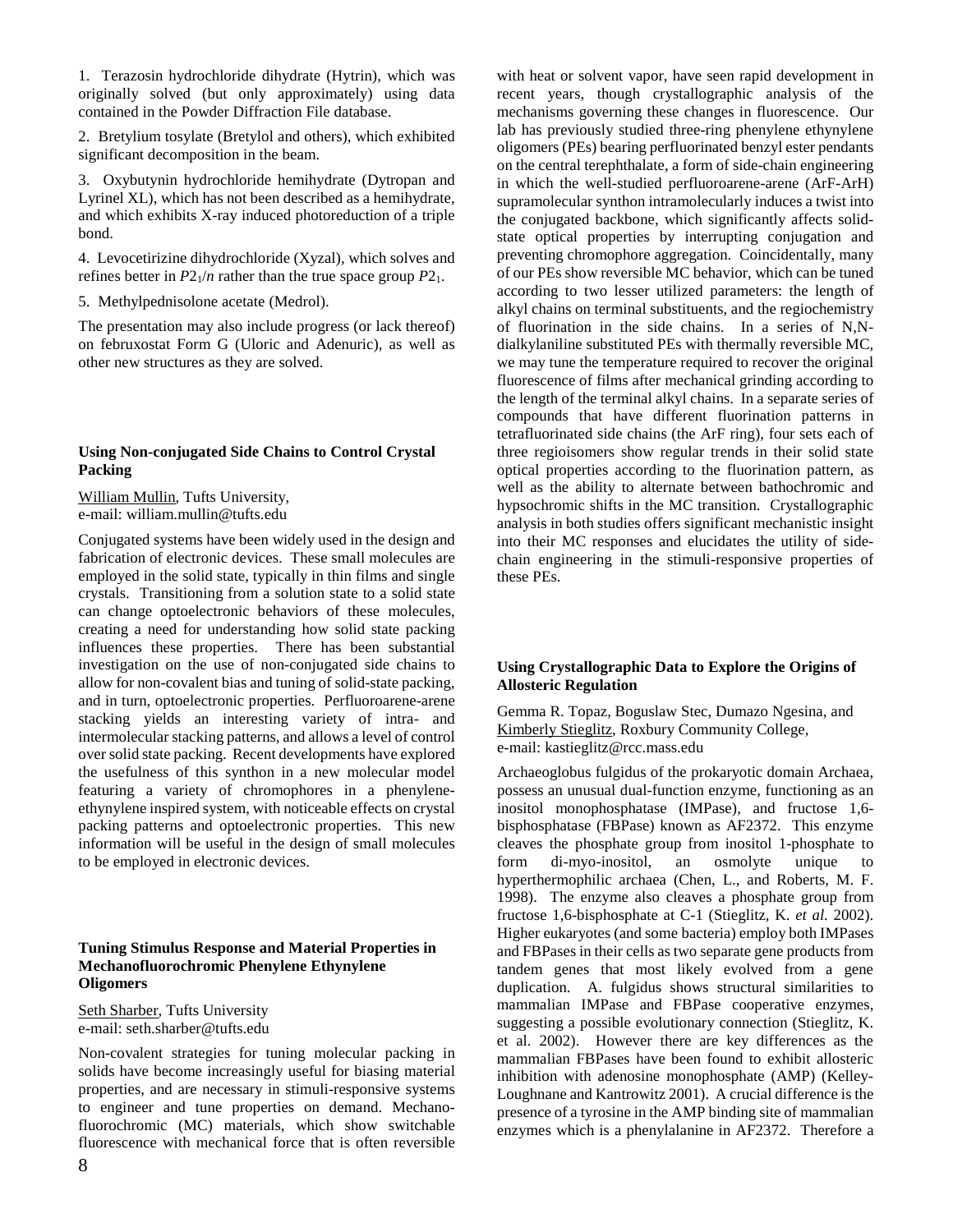F113Y AF2372 mutant was proposed to confer AMP sensitivity. Site-directed mutagenesis was performed, and a mutant plasmid was constructed. Mutant FBPase protein was over-expressed, purified and characterized by kinetic studies with natural and synthetic substrates in the presence and absence of AMP within the biotechnology laboratory Research Science course (SCI281) at Roxbury Community College. The crystal structure of the mutant has been determined and compared to the wild-type structure. Changes in the AMP binding and active site architecture and at the dimer interfaces of this mutant among conserved residues within the FBPase superfamily may shed some light on how eukaryotic FBPases are regulated and/or evolved into cooperative enzymes.

## **Thanks be to:**

**Charlene Tsay** for help with the abstract book, setting up in the morning and many other things, **Shao-Liang Zheng** who gave me the idea for this year's topic,

**Cary Bauer** for moral (and other) support and for assuming chauffeur duties,

all speakers and poster-authors

and

**BRUKER-AXS** for financial support